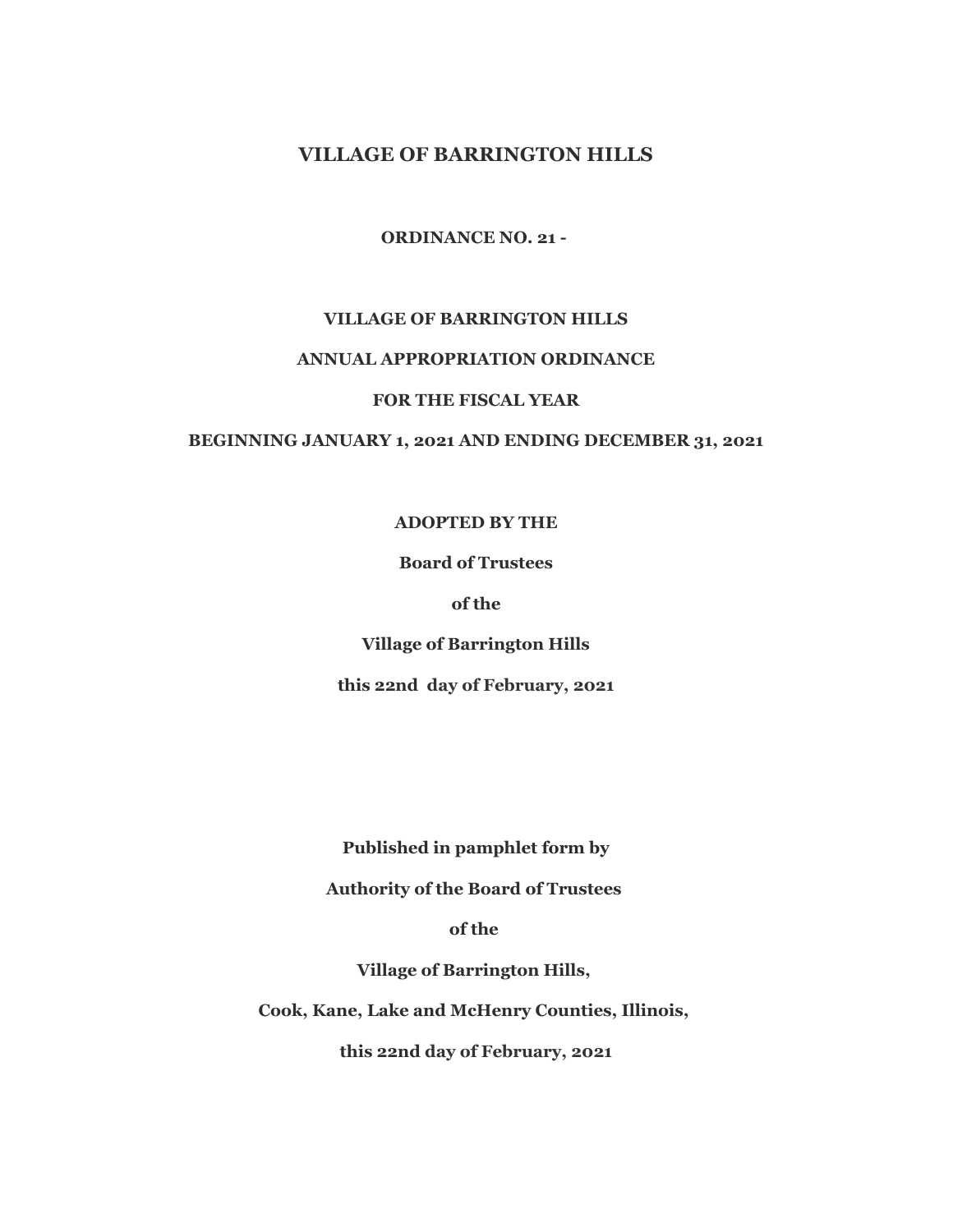## **COMMENCING JANUARY 1, 2021 AND ENDING DECEMBER 31, 2021 VILLAGE OF BARRINGTON HILLS ANNUAL APPROPRIATION ORDINANCE FOR THE FISCAL YEAR**

 **WHEREAS,** this Ordinance, hereinafter designated the "Annual Appropriation Ordinance," sets forth appropriations to defray the expenses of the Village of Barrington Hills, Cook, Kane, Lake and McHenry Counties, Illinois for the fiscal year commencing January 1, 2021 and ending December 31, 2021.

 **NOW, THEREFORE BE IT ORDAINED** by the President and Board of Trustees of the Village of Barrington Hills, Cook, Kane, Lake and McHenry Counties, Illinois, as a Home Rule Municipality, the following:

**SECTION I:** That for the purpose of defraying all the necessary expenses and liabilities of the Village of Barrington Hills for the fiscal year commencing January 1, 2021 and ending December 31, 2021, the following sums of money, or so much therefore as may by law be authorized, be and the same are hereby set aside and appropriated for the following corporate purposes, to wit:

|                                    | 2021 Appropriation |
|------------------------------------|--------------------|
| FUND 10 - CORPORATE (GENERAL) FUND |                    |
| Administration - Dept. 01          |                    |
| Village Clerk                      | 45,500             |
| Village Treasurer                  | 35,312             |
| Office/Computer Supplies           | 7,800              |
| Computer Equipment                 | 2,600              |
| Office Equipment                   | 3,250              |
| Telephone/Internet Services        | 12,220             |
| Telephone Lease/Purchase           | 1,300              |
| <b>BACOG Assessments</b>           | 29,511             |
| Longevity Pay                      | 650                |
| <b>Meeting Expense</b>             | 11,050             |
| Dues and Subscriptions             | 7,800              |
| Tuition/Travel Expense             | 3,900              |
| <b>Outreach Services</b>           | 16,250             |
| <b>Administrative Vehicle</b>      | 2,600              |
| Postage Expense                    | 1,950              |
| <b>Web Services</b>                | 13,650             |
| Director of Administration         | 126,776            |
| <b>Clerical Services</b>           | 9,750              |
| Director of Communications         | 45,891             |
| <b>Special Events</b>              | 13,000             |
| <b>Merchant Fees</b>               | 1,820              |

Department 01 Total 392,581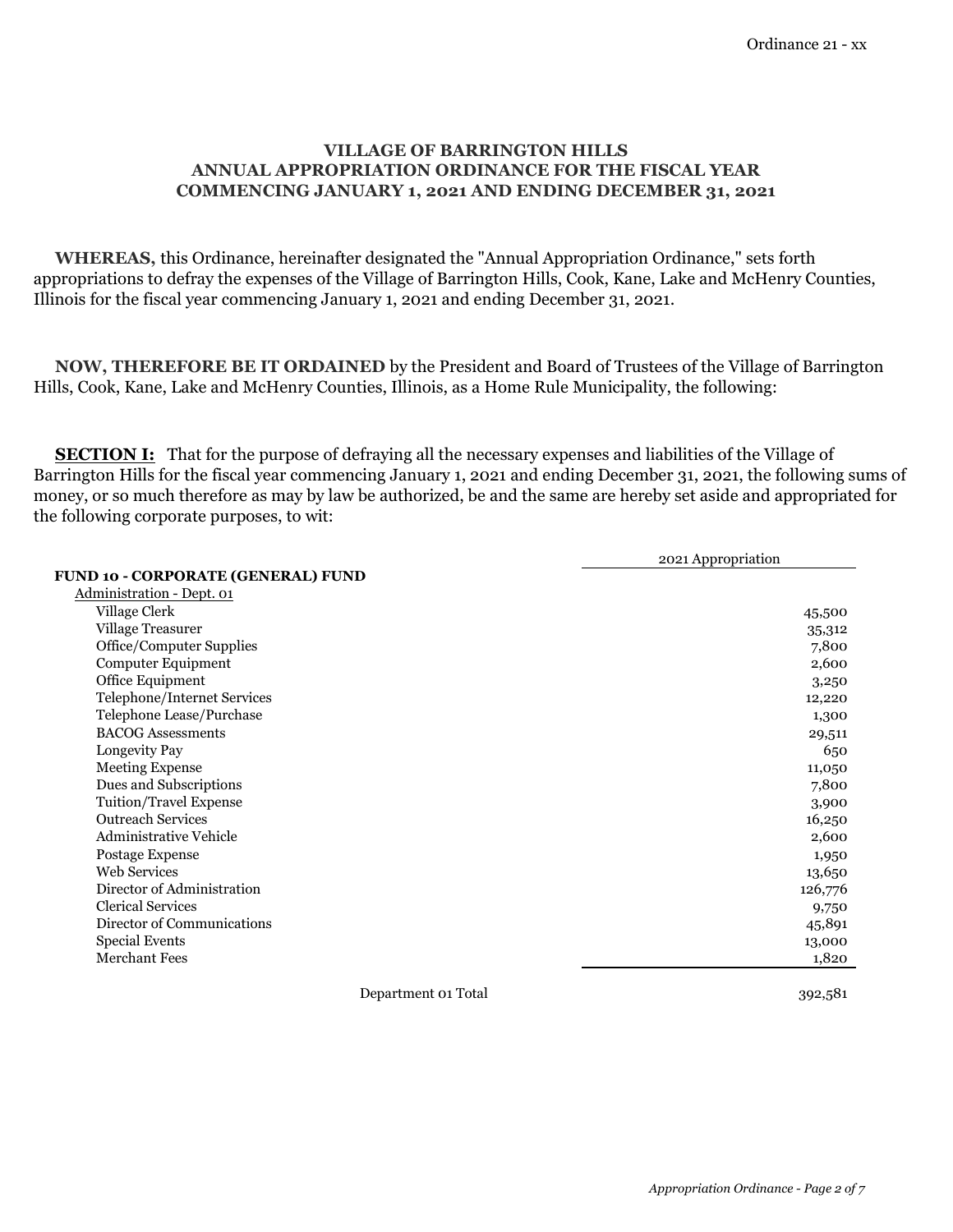# **SECTION I - CONTINUED**

|                                                                                                      |                     | 2021 Appropriation |
|------------------------------------------------------------------------------------------------------|---------------------|--------------------|
| <b>FUND 10 - GENERAL FUND - continued</b><br>Building Department - Dept. 02<br>Permit Administration |                     | 65,000             |
| <b>Outside Services</b>                                                                              |                     | 102,700            |
| Inspections                                                                                          |                     | 20,800             |
| Records Management                                                                                   |                     | 8,710              |
|                                                                                                      | Department 02 Total | 197,210            |
| Health Services - Dept. 03                                                                           |                     |                    |
| Animal Services<br>Board of Health                                                                   |                     | 325                |
| Potable Water                                                                                        |                     | 1,300<br>2,231     |
|                                                                                                      |                     |                    |
|                                                                                                      | Department 03 Total | 3,856              |
| Legal Services - Dept. 04                                                                            |                     |                    |
| Village Attorney                                                                                     |                     | 400,000            |
| <b>Court Attorney</b><br><b>Adjudication Expenses</b>                                                |                     | 63,960<br>13,000   |
| Other Legal Fees                                                                                     |                     | 80,000             |
| <b>Publication of Notices</b>                                                                        |                     | 5,000              |
| <b>Expert Witnesses</b>                                                                              |                     | 50,000             |
| <b>Court Reporters</b>                                                                               |                     | 15,000             |
| Litigation Expense                                                                                   |                     | 300,000            |
| <b>Labor Relations</b>                                                                               |                     | 25,000             |
| Planning/Zoning Attorney<br><b>FOIA Records Management</b>                                           |                     | 100,000<br>200,000 |
|                                                                                                      | Department 04 Total | 1,251,960          |
| Public Safety - Dept. 05                                                                             |                     |                    |
| Restitution Exchange and Bond Transfer                                                               |                     | 1,300              |
| Purchase or Lease Automobiles                                                                        |                     | 92,300             |
| <b>Petroleum Supplies</b>                                                                            |                     | 78,000             |
| Automobile Repairs<br><b>Tires</b>                                                                   |                     | 26,000<br>4,550    |
| <b>Telecommunications Services</b>                                                                   |                     | 3,900              |
| Squad Set Up                                                                                         |                     | 8,450              |
| Police Communications Contract                                                                       |                     | 7,800              |
| Radar Expenses                                                                                       |                     | 910                |
| Building/Security Maintenance                                                                        |                     | 16,900             |
| Police Lock Up Expense                                                                               |                     | 650                |
| Memberships and Dues                                                                                 |                     | 16,900             |
| Uniforms<br>IT Consultant                                                                            |                     | 19,500             |
| <b>Marking Vehicles</b>                                                                              |                     | 27,300<br>2,600    |
| <b>Training Expense</b>                                                                              |                     | 19,500             |
| Shooting Program/Armory                                                                              |                     | 16,900             |
| Vehicular Expense                                                                                    |                     | 14,300             |
| <b>Employee Recognition Awards</b>                                                                   |                     | 1,950              |
| <b>Equipment Replacement</b>                                                                         |                     | 41,600             |
|                                                                                                      |                     |                    |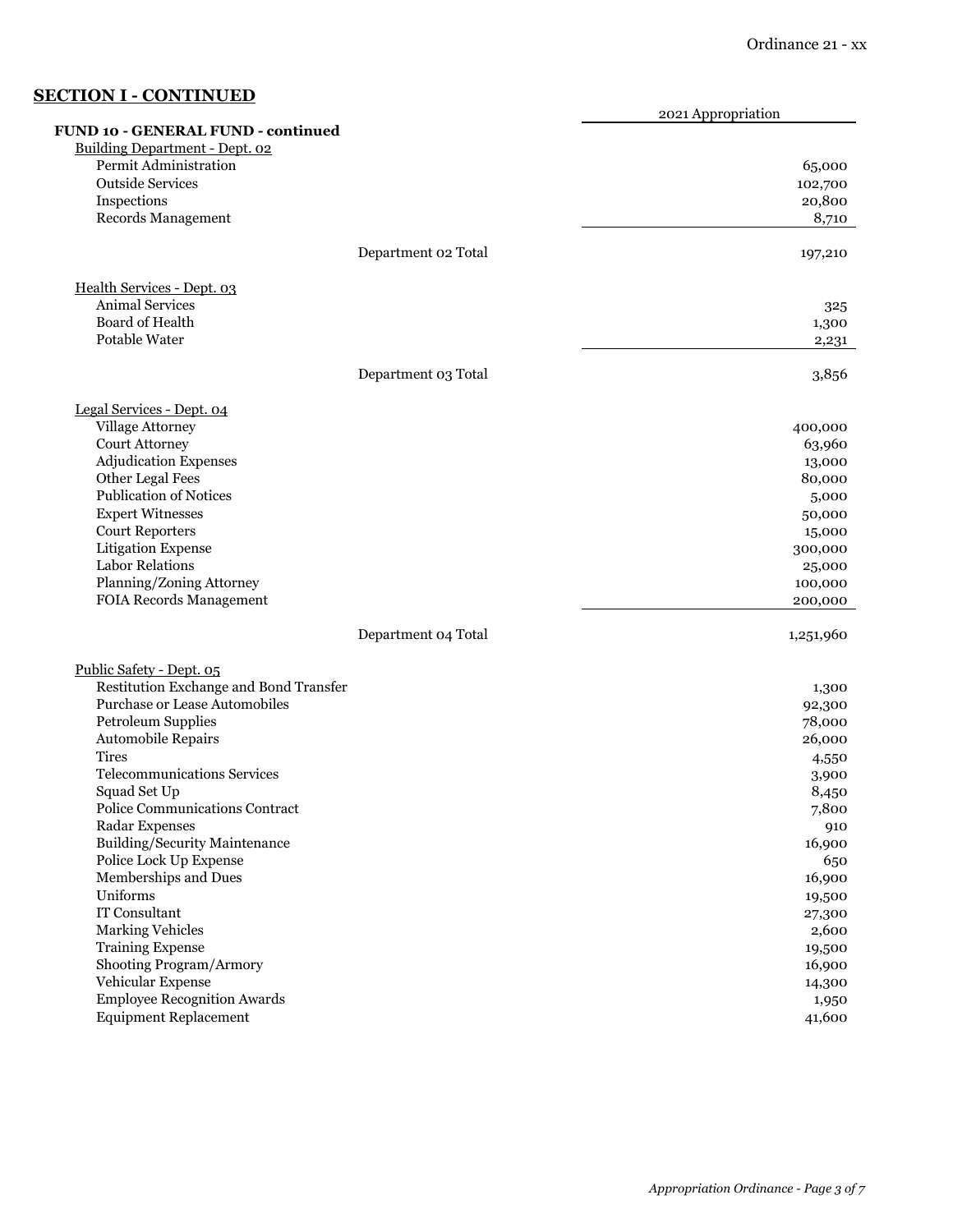# **SECTION I - CONTINUED**

2021 Appropriation

|                                                  |                     | $-0$ - $\ldots$ $\mu$ $\mu$ $\sigma$ $\mu$ $\ldots$ $\sigma$ $\mu$ |
|--------------------------------------------------|---------------------|--------------------------------------------------------------------|
| FUND 10 - GENERAL FUND - continued               |                     |                                                                    |
| Public Safety - Dept. 05 (continued)             |                     |                                                                    |
| Office Expense                                   |                     | 6,500                                                              |
| Office Supplies                                  |                     | 5,850                                                              |
| Dispatch Services<br><b>Police Supplies</b>      |                     | 243,100                                                            |
|                                                  |                     | 13,000                                                             |
| <b>Towing Expense</b><br>Recruitment/Promotional |                     | 650                                                                |
| Professional Services/Counseling                 |                     | 13,650<br>3,900                                                    |
| <b>Public Education Expense</b>                  |                     | 1,560                                                              |
| Computer Software/Equipment                      |                     | 48,100                                                             |
| Disaster/Emergency                               |                     | 6,500                                                              |
| Furniture & Equipment                            |                     | 21,580                                                             |
| <b>CALEA</b> Expense                             |                     | 9,100                                                              |
| <b>Public Safety Equipment</b>                   |                     |                                                                    |
| Video In -Field Telematics                       |                     | 100,000                                                            |
| Police E-Citation                                |                     | 5,850                                                              |
| Live-Scan Fees                                   |                     | 8,450                                                              |
|                                                  | Department 05 Total | 889,100                                                            |
| Insurance - Dept. 06                             |                     |                                                                    |
| Wellness Reimbursements                          |                     | 1,300                                                              |
| <b>Employee Dental Plan</b>                      |                     | 44,200                                                             |
| Workers Compensation Insurance                   |                     | 100,361                                                            |
| Employee Medical and Life                        |                     | 703,300                                                            |
| Vehicle/Physical Damage                          |                     | 4,902                                                              |
| <b>Surety Bonds</b>                              |                     | 3,835                                                              |
| Disability Insurance (LTD)                       |                     | 1,487                                                              |
| Property Insurance                               |                     | 8,337                                                              |
| Inland Marine/Computer Equipment                 |                     | 1,000                                                              |
| Property - Fire Station                          |                     | 4,711                                                              |
| Deductible Payments                              |                     | 5,000                                                              |
| Employee Medical Premium Return                  |                     | 2,600                                                              |
|                                                  | Department 06 Total | 881,034                                                            |
| Municipal Buildings & Grounds - Dept. 07         |                     |                                                                    |
| <b>Building Improvements</b>                     |                     | 60,000                                                             |
| <b>Furniture and Equipment</b>                   |                     | 20,000                                                             |
| <b>Interior Building Maintenance</b>             |                     | 65,000                                                             |
| <b>Exterior Building Maintenance</b>             |                     | 65,000                                                             |
| Grounds Maintenance                              |                     | 18,000                                                             |
| <b>Contractual Services</b>                      |                     | 5,000                                                              |
| Parking Lot Maintenance                          |                     | 3,000                                                              |
| <b>Property Taxes</b>                            |                     | 5,800                                                              |
| Landscape                                        |                     | 9,100                                                              |
| Landscape Irrigation                             |                     | 5,000                                                              |
| Snow Removal                                     |                     | 25,000                                                             |
| Safety and Security Equipment                    |                     | 4,550                                                              |
| Generator                                        |                     | 10,400                                                             |
| <b>Fire Station Maintenance</b>                  |                     | 13,000                                                             |
|                                                  | Department 07 Total | 308,850                                                            |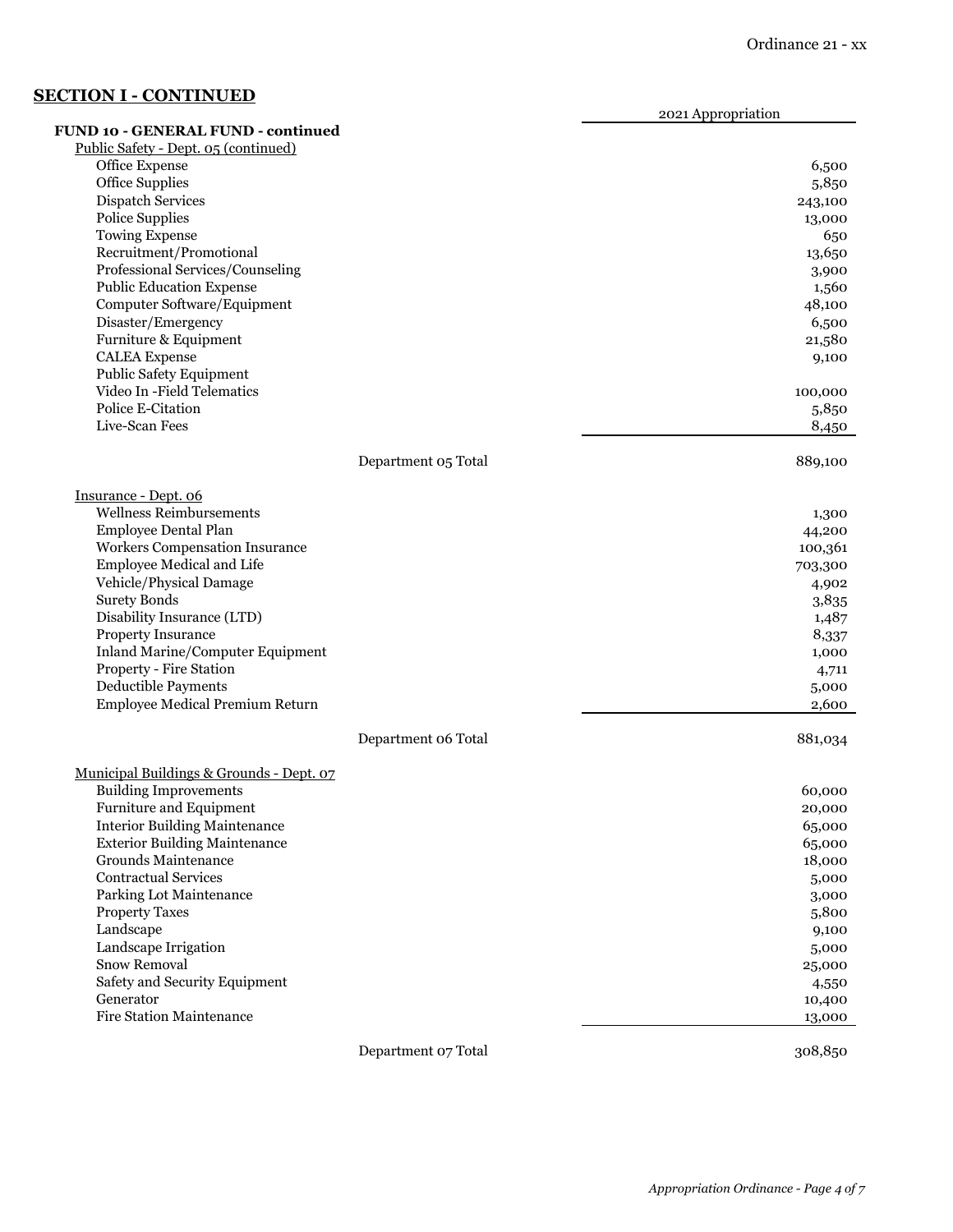# **SECTION I - CONTINUED**

|                                      |       | 2021 Appropriation |
|--------------------------------------|-------|--------------------|
| FUND 10 - GENERAL FUND - continued   |       |                    |
| Zoning and Planning - Dept. 08       |       |                    |
| Minutes-Planning and ZBA             |       | 650                |
| Supplies/GIS/Printing                |       | 6,500              |
| <b>Engineering Services</b>          |       | 1,300              |
| <b>Subdivision Review Costs</b>      |       | 1,300              |
| <b>Professional Consultants</b>      |       | 2,600              |
|                                      |       |                    |
| Department 08 Total                  |       | 12,350             |
|                                      |       |                    |
| <b>GENERAL FUND TOTAL</b>            |       | 3,936,940          |
| <b>FUND 20 - POLICE PROTECTION</b>   |       |                    |
| Police Chief                         |       | 184,384            |
| Supervisors (Sworn)                  |       | 636,159            |
| Patrol Officers                      |       | 1,422,834          |
| Employees - PT                       |       | 10,400             |
|                                      |       |                    |
| Employees (Non-Sworn)<br>Overtime    |       | 384,787            |
|                                      |       | 104,000            |
| <b>Educational Benefits</b>          |       | 9,100              |
| Benefit Time Buy Out                 |       | 52,000             |
| Longevity Awards                     |       | 27,950             |
| POLICE PROTECTION FUND TOTAL         |       | 2,831,615          |
|                                      |       |                    |
| <b>FUND 30 - SOCIAL SECURITY</b>     |       |                    |
| <b>Social Security Taxes</b>         |       | 232,700            |
|                                      |       |                    |
| <b>SOCIAL SECURITY FUND TOTAL</b>    |       | 232,700            |
|                                      |       |                    |
| <b>FUND 40 - AUDIT FUND</b>          |       |                    |
| Annual Audit Expense                 |       | 30,000             |
| Hardware or Software Expense         |       | 650                |
| <b>Finance Consulting</b>            |       | 28,639             |
| <b>Payroll Services</b>              | 7,722 | 7,722              |
|                                      |       |                    |
| <b>AUDIT FUND TOTAL</b>              |       | 67,011             |
| <b>FUND 50 - LIGHTING FUND</b>       |       |                    |
| Municipal Street Lighting            |       | 6,890              |
|                                      |       |                    |
| <b>LIGHTING FUND TOTAL</b>           |       | 6,890              |
|                                      |       |                    |
| <b>FUND 60 - LIABILITY INSURANCE</b> |       |                    |
| <b>General Liability Policy</b>      |       | 9,625              |
| Vehicle Liability Policy             |       | 12,786             |
| <b>Employment Practice Liability</b> |       | 3,934              |
| Law Enforcement Policy               |       | 48,334             |
| <b>Public Entity Management</b>      |       | 8,186              |
| <b>Excess Liability Policy</b>       |       | 32,972             |
| Deductible Payments                  |       | 15,000             |
|                                      |       |                    |
| LIABILITY INSURANCE FUND TOTAL       |       | 130,837            |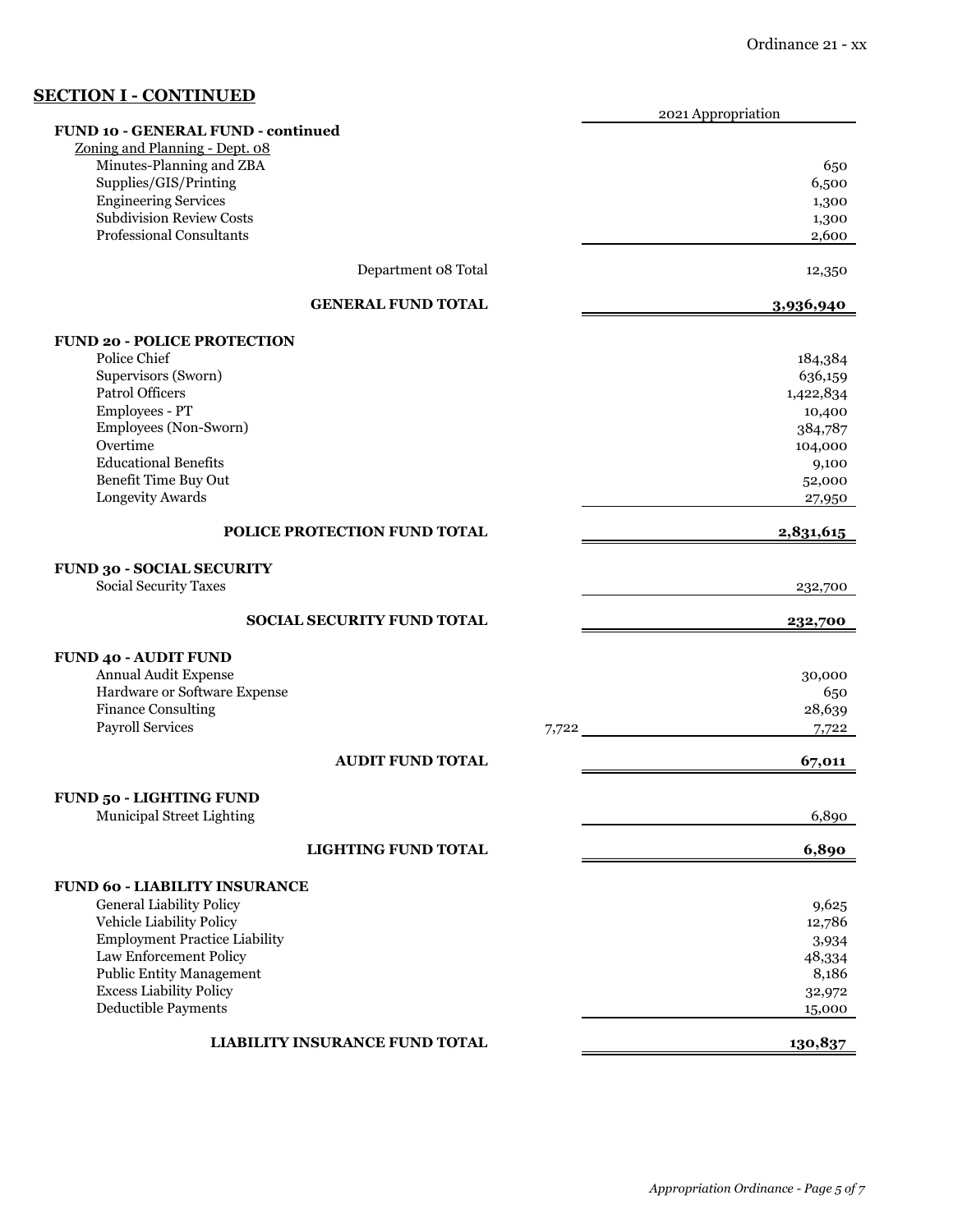|                                         | 2021 Appropriation |
|-----------------------------------------|--------------------|
| <b>FUND 70 - CROSSING GUARD</b>         |                    |
| <b>Crossing Guard Salaries</b>          |                    |
| <b>CROSSING GUARD FUND TOTAL</b>        |                    |
|                                         |                    |
| <b>FUND 80 - UNEMPLOYMENT INSURANCE</b> |                    |
| <b>Unemployment Taxes</b>               | 7,020              |
|                                         |                    |
| UNEMPLOYMENT INSURANCE FUND TOTAL       | 7,020              |
| <b>FUND 90 - ROADS AND BRIDGES</b>      |                    |
| Road Maintenance Contracts              | 924,300            |
| Snowplowing Contracts                   | 3,640              |
| Salt                                    | 65,000             |
| Mowing/Cleanup Contracts                | 91,000             |
| Sign Purchase/Installation              | 26,000             |
| Drain Management                        | 292,500            |
| <b>Engineering Fees</b>                 | 195,000            |
| Road Patching                           | 13,000             |
| <b>Bridge Inspections</b>               | 6,500              |
|                                         |                    |
| <b>ROADS AND BRIDGES FUND TOTAL</b>     | 1,616,940          |
|                                         |                    |
| <b>FUND 95 - MOTOR FUEL TAX</b>         |                    |
| Motor Fuel Tax Expense                  |                    |
|                                         | 244,400            |
| <b>MOTOR FUEL TAX FUND TOTAL</b>        | 244,400            |
|                                         |                    |
| <b>FUND 96 - I.M.R.F.</b>               |                    |
| I.M.R.F. Expense                        | 4,810              |
|                                         |                    |
| I.M.R.F. FUND TOTAL                     | 4,810              |
|                                         |                    |
| FUND 98 - DRUG/GANG/DUI                 |                    |
| Drug/Gang/DUI Expense                   | 16,900             |
|                                         |                    |
| <b>DRUG/GANG/DUI FUND TOTAL</b>         | 16,900             |
|                                         |                    |
| <b>FUND 99 - POLICE PENSION FUND</b>    |                    |
| <b>Transfer to Police Pension Fund</b>  |                    |
|                                         | 885,536            |
| <b>POLICE PENSION FUND TOTAL</b>        | 885,536            |
|                                         |                    |